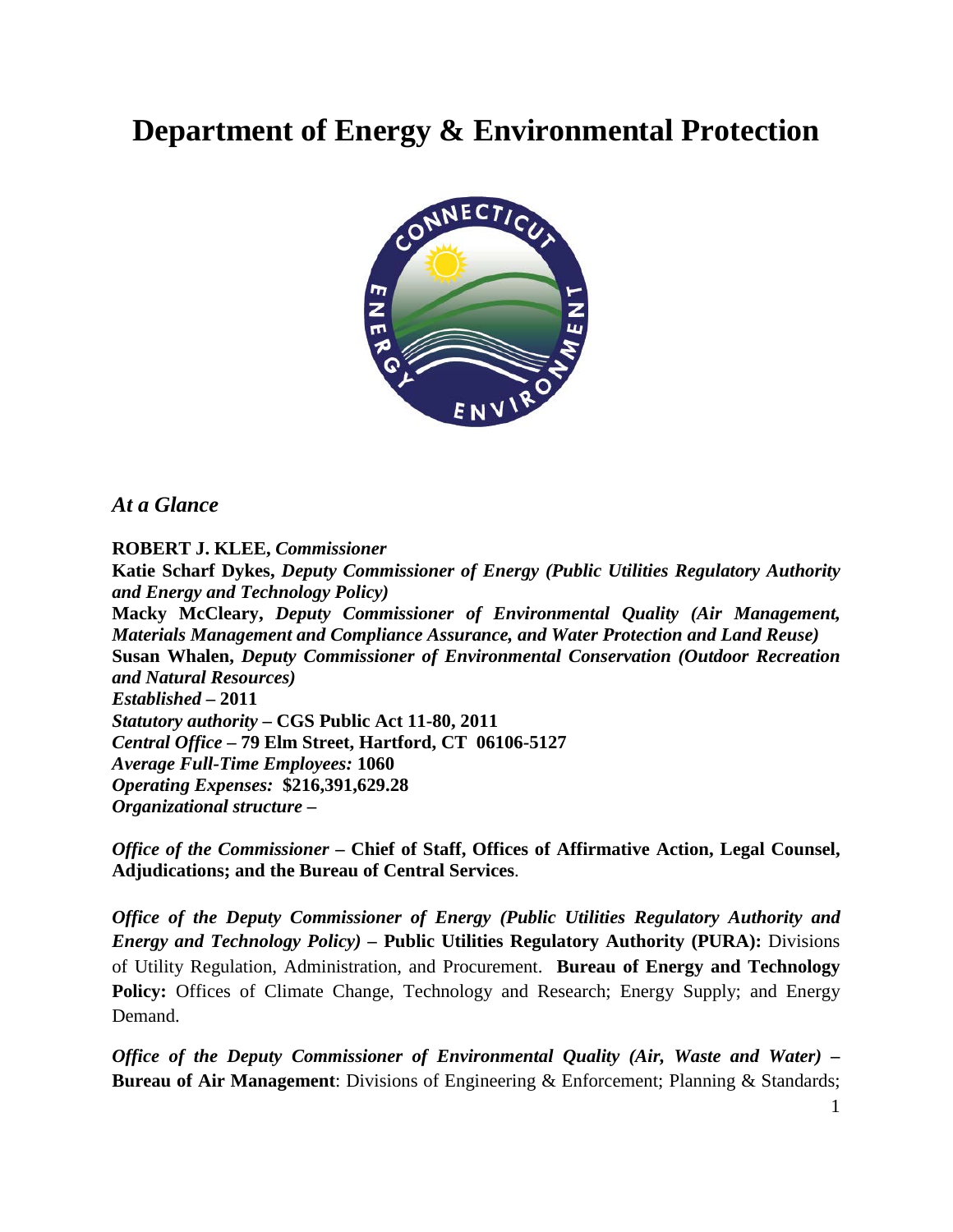and Radiation. **Bureau of Materials Management and Compliance Assurance**: Divisions of Waste Engineering & Enforcement; Emergency Response and Spill Prevention; and Permitting and Enforcement (permitted discharges). **Bureau of Water Protection & Land Reuse**: Divisions of Inland Water Resources; Remediation; Planning & Standards; and the Office of Long Island Sound Programs.

*Office of the Deputy Commissioner of Environmental Conservation (Outdoor Recreation and Natural Resources) –* **Bureau of Natural Resources:** Divisions of Forestry; Inland Fisheries; Marine Fisheries; and Wildlife. **Bureau of Outdoor Recreation:** Divisions of Boating; Environmental Conservation Police; and State Parks & Public Outreach.

#### **Mission**

*It is the mission of the Department of Energy and Environmental Protection (DEEP) to fulfill the intent of the General Assembly, which declared that it is the policy of the state of Connecticut to:*

> *"…conserve, improve and protect the air, water and other natural resources and environment of the State of Connecticut while fostering sustainable development. The agency's mission includes the goals of reducing electrical rates and decreasing costs for Connecticut ratepayers, ensuring the reliability of the state's energy supply, increasing the use of clean energy and developing the state's energy-related economy..."*

#### **Statutory Responsibility**

Public Act 11-80, effective July 1, 2011, facilitated the establishment of the Department of Energy and Environmental Protection. The majority of the Commissioner's statutory responsibilities are found in the following titles of the Connecticut General Statutes: 15, 16, 16a, 22a, 23, 25, and 26.

#### **Public Service**

The Department of Energy and Environmental Protection (DEEP) was created by Public Act 11- 80. Effective July 1, 2011, DEEP brought together the former Departments of Environmental Protection (DEP) and Public Utility Control (DPUC) – now called the Public Utilities Regulatory Authority (PURA) – along with the energy policy group from the Office of Policy and Management (OPM).

During 2013-2014, DEEP continued to focus on improving the efficiency and effectiveness of the department while advancing the state's agenda to provide cleaner, cheaper, and more reliable energy to Connecticut's residents and businesses, and to protect the environment and natural resources of Connecticut.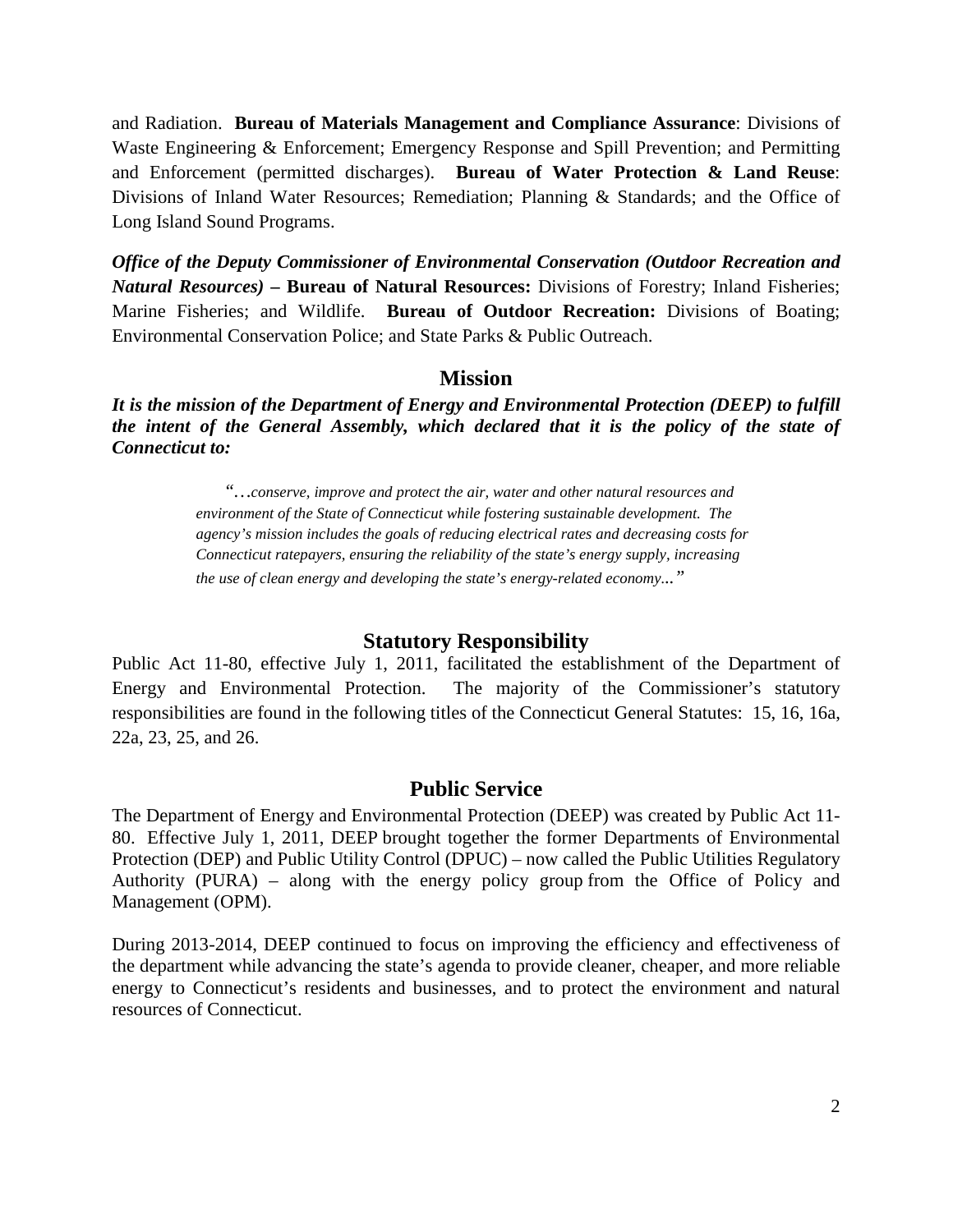## **Improvements/Achievements for fiscal year 2013-2014**

### **Transformation**

The Department continues to focus on transforming the way it does business to better serve the public and meet the regulatory and policy challenges of the  $21<sup>st</sup>$  century – while upholding important environmental standards. The transformation agenda includes: investments in technology to speed work and create more e-government opportunities for those doing business with the agency; streamlining and modernizing permitting and enforcement processes through the continuation of LEAN initiatives; permitting reform that allows the agency to effectively allocate resources to the most risky and high impact applications; and development of metrics to provide the public and decision makers with key indicators that track the progress being made in addressing energy and environmental issues. DEEP has now held approximately 70 LEAN team events and more than 400 staff members have been involved in changing the culture at DEEP.

#### **Environmental Quality Challenges**

Seeking to apply new approaches to major environmental challenges facing our state, the agency launched major initiatives to revamp the state's system for handling solid waste and to develop a more results-oriented approach to the cleanup of contaminated lands. The Waste Management for the  $21<sup>st</sup>$  century initiative – working closely with the Governor's Modernizing Recycling Working Group – is developing plans to divert a higher percentage of materials from the waste stream and allow our state to benefit from their value. Building on Connecticut's leadership role in solid waste management dating back almost 40 years, the state legislature passed in 2013, Public Act 14-94, "An Act Concerning Connecticut's Recycling And Materials Management Strategy." Among other things, the Act:

- Sets a 60% target rate for reducing solid waste disposal by increasing source reduction, recycling, and reuse. The current reported recycling rate is under 30%.
- Reshapes the Connecticut Resources Recovery Authority (CRRA) a quasi-public entity that owns and operates the waste-to-energy plant in Hartford – into a leaner organization focused on promoting innovation in materials management. The former CRRA is now the Materials Innovation and Recycling Authority ("MIRA").
- Creates "RecycleCT" a statewide education initiative to promote recycling, much the way "EnergizeCT" is promoting energy efficiency and renewables.

DEEP continues to fund local and regional wastewater treatment projects throughout the state. In February 2014, the state Bond Commission approved nearly \$277 million to provide grants and loans for wastewater treatment projects in Hartford, Rocky Hill, Norwich, Middletown, New Haven, and Bristol. As a result of the state's strong financial support for municipal wastewater treatment projects, Connecticut's rivers and streams and Long Island Sound are cleaner and more appealing than ever.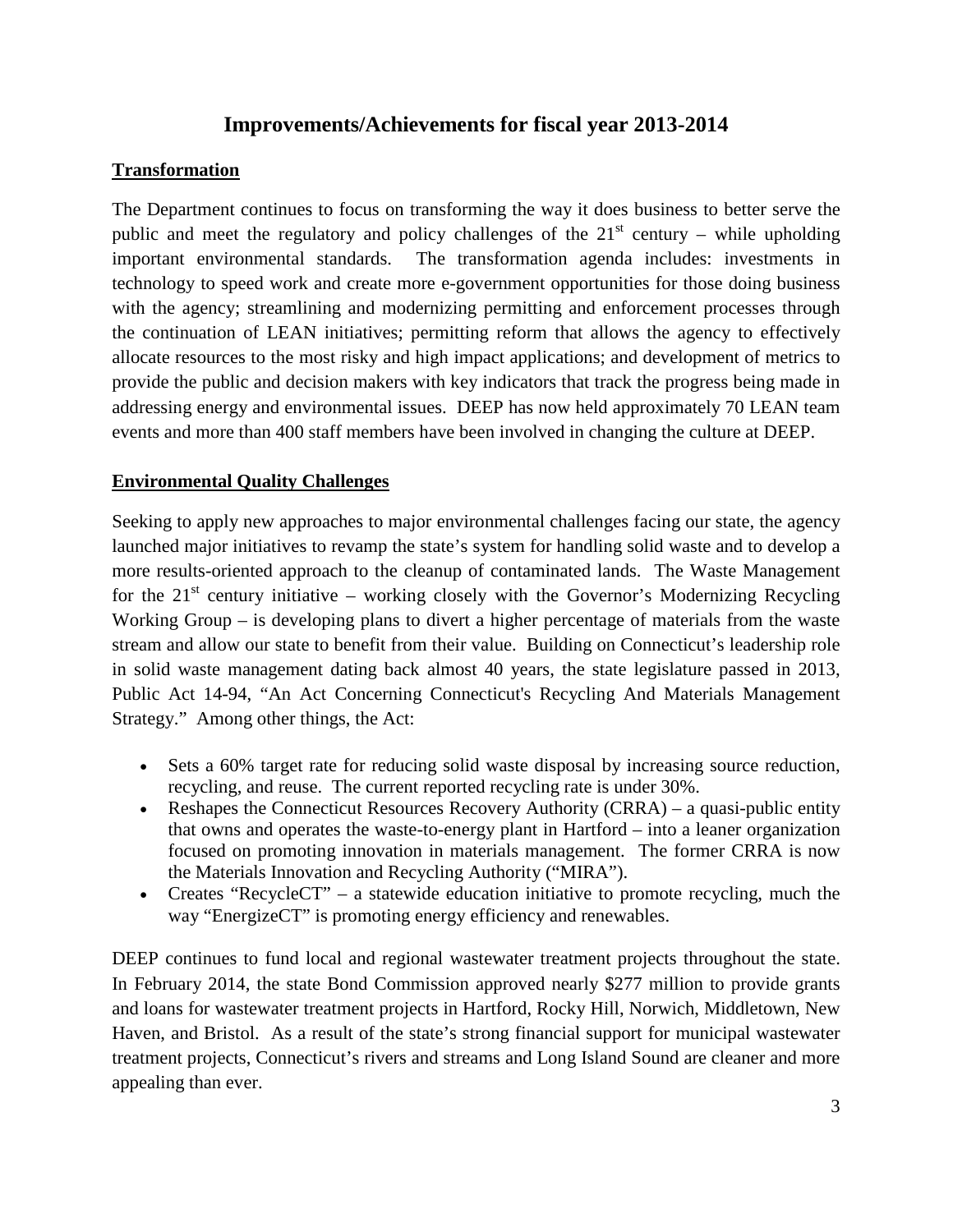DEEP is also working through the Water Planning Council on the development and implementation of a meaningful water resources plan. Public Act 14-163, updated the charge of the Water Planning Council, which has the vital and ambitious task of drafting a state water plan. The Act charges DEEP, DPH and OPM with establishing a state-wide long-range plan for the management of the water resources of the state. The Plan will ensure the state's water usage take into account:

- Sustainable development patterns that are in harmony with available water
- Sustainable and healthily rivers and streams
- High quality water available for drinking protecting our existing sources
- Holding water in trust for all generations

Connecticut has joined with seven other states petitioning the U.S. Environmental Protection Agency (EPA) to require upwind states to the south and west to reduce pollution that is carried here by prevailing winds. The petition asks EPA to require the nine upwind states to join the "Ozone Transport Region" (OTR). Under the federal Clean Air Act, states added to the OTR would have to take actions consistent with the air pollution efforts of the downwind states through use of readily available control technologies and reliance on cleaner fuels to generate power. Reducing pollution in these upwind states will not only result in better health for Connecticut's citizens but will also significantly reduce greenhouse gas emissions.

Another significant task being met by DEEP is the remediation and redevelopment of Brownfields sites in the state. Connecticut was at the forefront of the Industrial Revolution with factories and mills located throughout the state – in urban, as well as, rural areas. With the decline of heavy manufacturing here we have a legacy of abandoned industrial sites with pollution from chemicals still in the ground. Our challenge is to get those sites cleaned up, eliminating public health and environmental risks and putting the land back to productive reuse.

Economic development of these sites is the key to cleanup so we must have rules and processes that make it feasible and profitable for this to happen – while maintaining high environmental standards. We are working to stream line our process for review and approval of cleanup plans and to make certain the standards we set are reasonable

#### **Energy Agenda**

The agency continues to intently focus on implementing Governor Malloy's Comprehensive Energy Strategy to bring cleaner, cheaper, and more reliable energy to the residents and businesses of the state. Key components of the plan include making a lower-cost natural gas option available to more residents and businesses; expanding efficiency programs to help residents and businesses reduce energy use; increasing the availability and use of renewable and alternative sources of energy; promoting alternative fuel vehicles in the transportation sector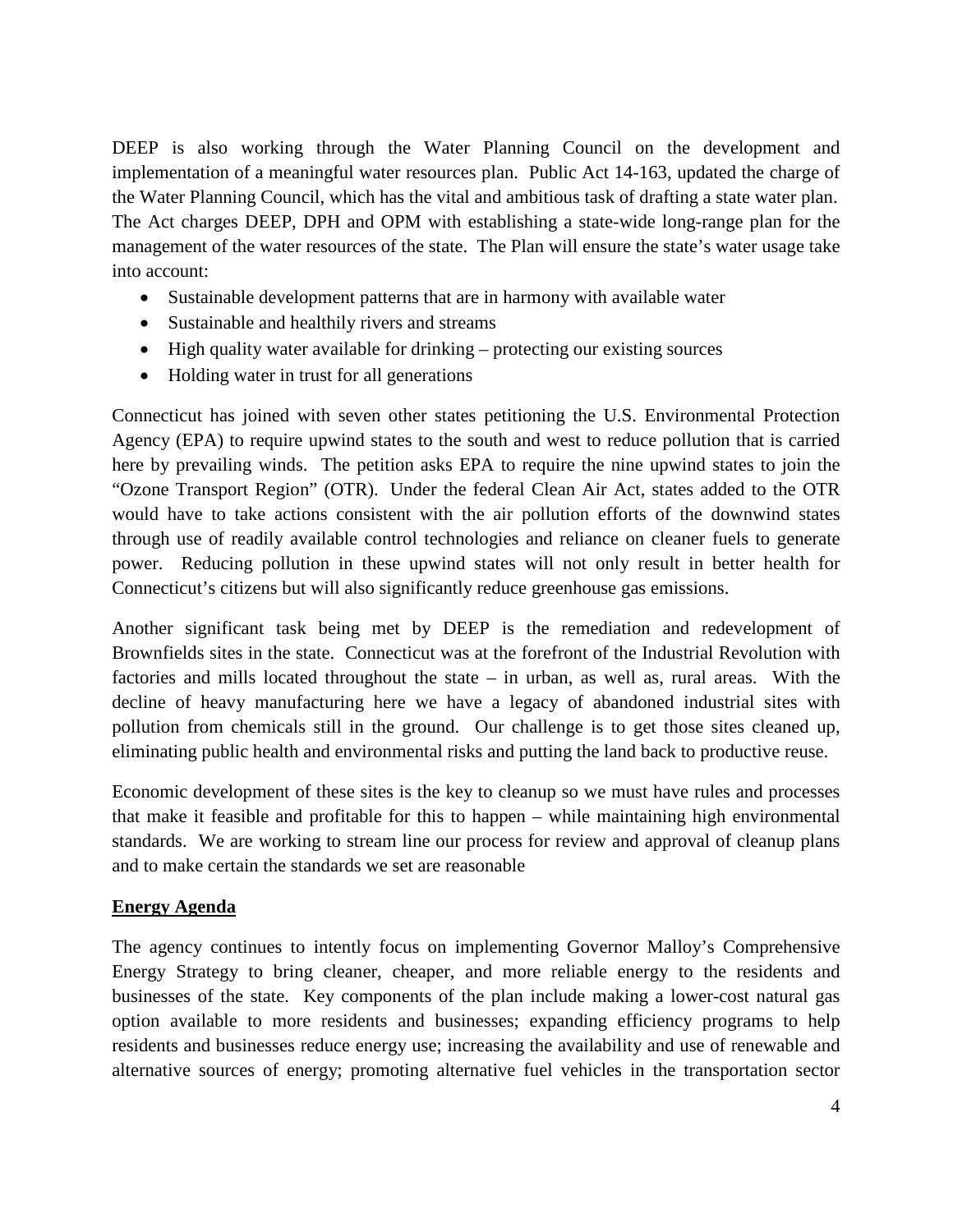through the build out of charging station infrastructure and participation in an 8-state agreement to put 3.3 million zero-emission vehicles on the road by 2025.

When it comes to energy efficiency programs, the state is setting the example with the first of its kind "Lead by Example Program," which seeks to reduce energy use in state and municipal buildings through targeted energy equipment retrofits in state buildings and large-scale, multifaceted, energy efficiency overhauls in state and municipal buildings through the State's standardized Energy Savings Performance Contracting Program. As a result of these and other new initiatives – including the doubling of energy efficiency funding – energy efficiency programs are expanding across the state. Additionally, DEEP continues to focus on the expansion of renewable energy, seeing a 10-fold increase in the use of in-state renewable energy at competitive prices.

Also in 2013/2014, DEEP entered into a partnership with Fraunhofer USA that established the Fraunhofer Center for Energy Innovation (CEI) at the University of Connecticut. The Center focuses on critical issues of energy production, storage, and distribution. CEI's mission is to develop highly efficient and cost-effective energy conversion and storage systems.

#### **Climate Change and Adaptation**

Climate Change is the most significant and challenging issue of our time. It is also the one issue that crosses all three branches of our agency. DEEP is addressing the issue from two perspectives:

- Mitigation or the reduction of harmful emissions
- Adaptation putting strategies in place that allow us to deal with changes we are going to see because of high levels of carbon already in our atmosphere.

In Connecticut, we are taking actions to limit carbon emissions which serve as a model for the nation. The state is a charter member of the Regional Greenhouse Gas Initiative, a multi-state program that has reduced carbon emissions from plants that generate electricity – one of largest single sources of carbon emission - by 40% since 2005. DEEP's efforts on energy efficiency also work to mitigate greenhouse gas emissions by reducing the amount of energy we use, which directly results in lower emissions.

On the adaptation side, the state adopted a [Climate Preparedness Plan,](http://www.ct.gov/deep/cwp/view.asp?a=4423&Q=528012&deepNav_GID=2121) took steps to assist shoreline property owners, put plans in place to protect our shoreline in an environmentally sound manner, and launched the Connecticut Institute for Resiliency and Climate Adaptation (CIRCA) at the University of Connecticut's Avery Point Campus. CIRCA will develop strategies and programs to help Connecticut's residents and communities reduce the loss of life, property, and natural resources from future high impact weather events as well as from sea level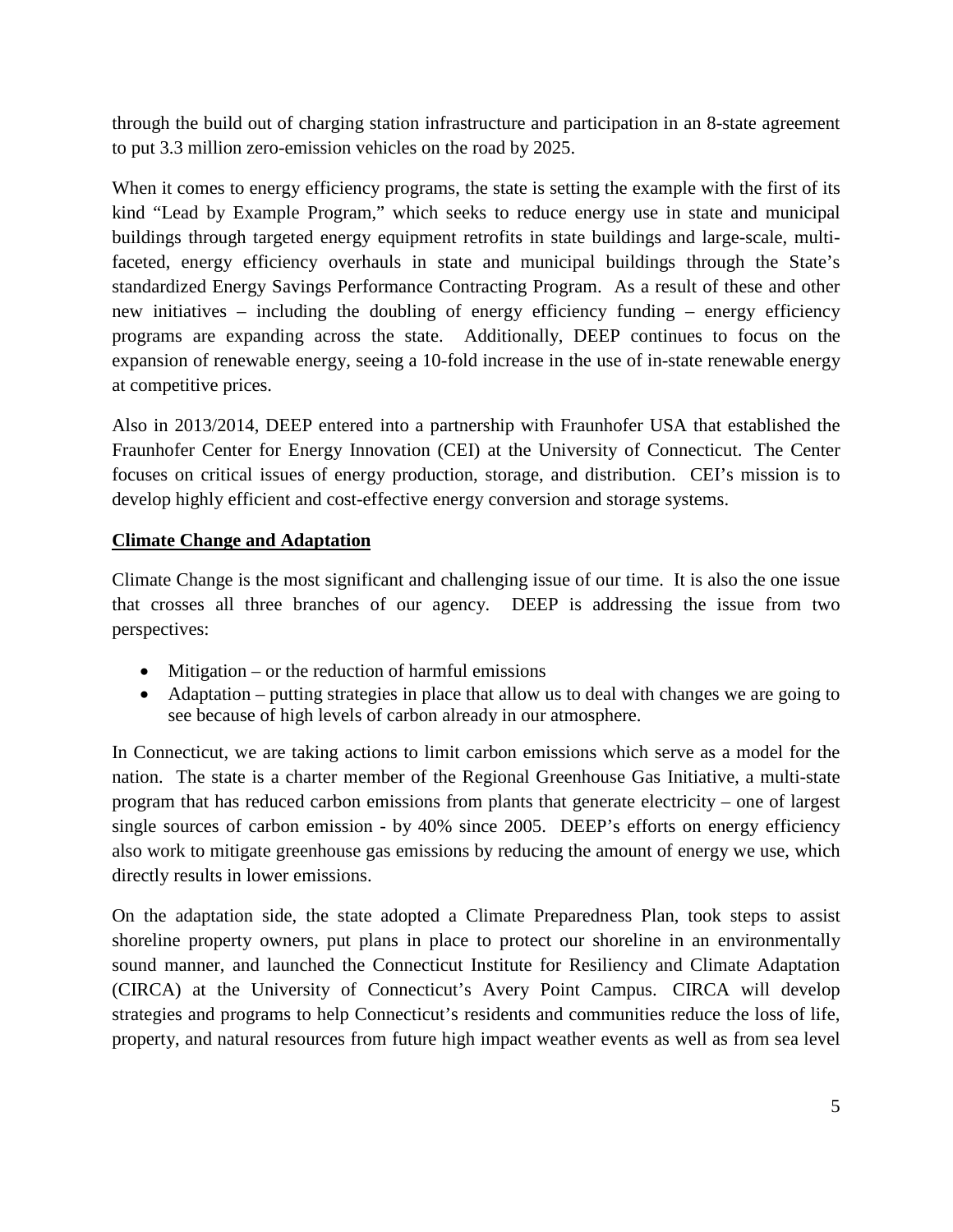rise and flooding. In June 2014, the state received nearly \$8 million in federal funding to enhance storm resiliency.

The agency also continues to expand the state's first-in-the-nation microgrid program. The program, designed to find innovative ways to keep facilities such as such as police, fire, emergency response, medical centers, gas stations, and other critical services powered during electric grid outages, will increase safety and quality of life for Connecticut residents during extreme weather events.

## **Utility Regulation**

The Public Utilities Regulatory Authority (PURA) has plenary economic and service quality jurisdiction over the state's investor-owned electric, water, natural gas, and telecommunications utilities, along with other utility regulatory responsibilities. During 2013-2014, PURA adjudicated several major electric and water rate cases, concluded its review of Connecticut's natural gas company expansion plans, and completed investigations of major electric companies' tree trimming and vegetation management practices.

In addition, PURA issued a decision approving a settlement agreement authorizing Frontier Communications to acquire from AT&T the Southern New England Telephone Company's assets, and developed with Governor Malloy a cybersecurity plan for Connecticut's utilities to help strengthen defense against possible future threats, such as a cyberattack.

PURA also concluded complex investigations regarding submetering of electricity and electric supplier marketing practices, participated in multiple regional utility issues, in addition to reviews of water infrastructure plan dockets, licensing matters, and renewable energy credit proceedings.

## **Great Outdoors**

The department continues to focus on its responsibilities to provide first-class outdoor recreation opportunities to residents and visitors: The agency again sponsored the nationally-recognized "No Child Left Inside®" Great Park Pursuit encouraging families and other outdoor enthusiasts to explore the state's countless outdoors recreational opportunities. The state's lakes and streams were stocked with more than 700,000 fish to support great public interest in fishing, and new regulations were put into place enhancing opportunities for the state's hunters. Other agency activities included the year-long State Park Centennial Celebration which kicked off in August 2013 and ended in September 2014.

Today, the Connecticut State Parks and Forests system, which sees 8 million visitors annually, consists of:

• 107 state parks